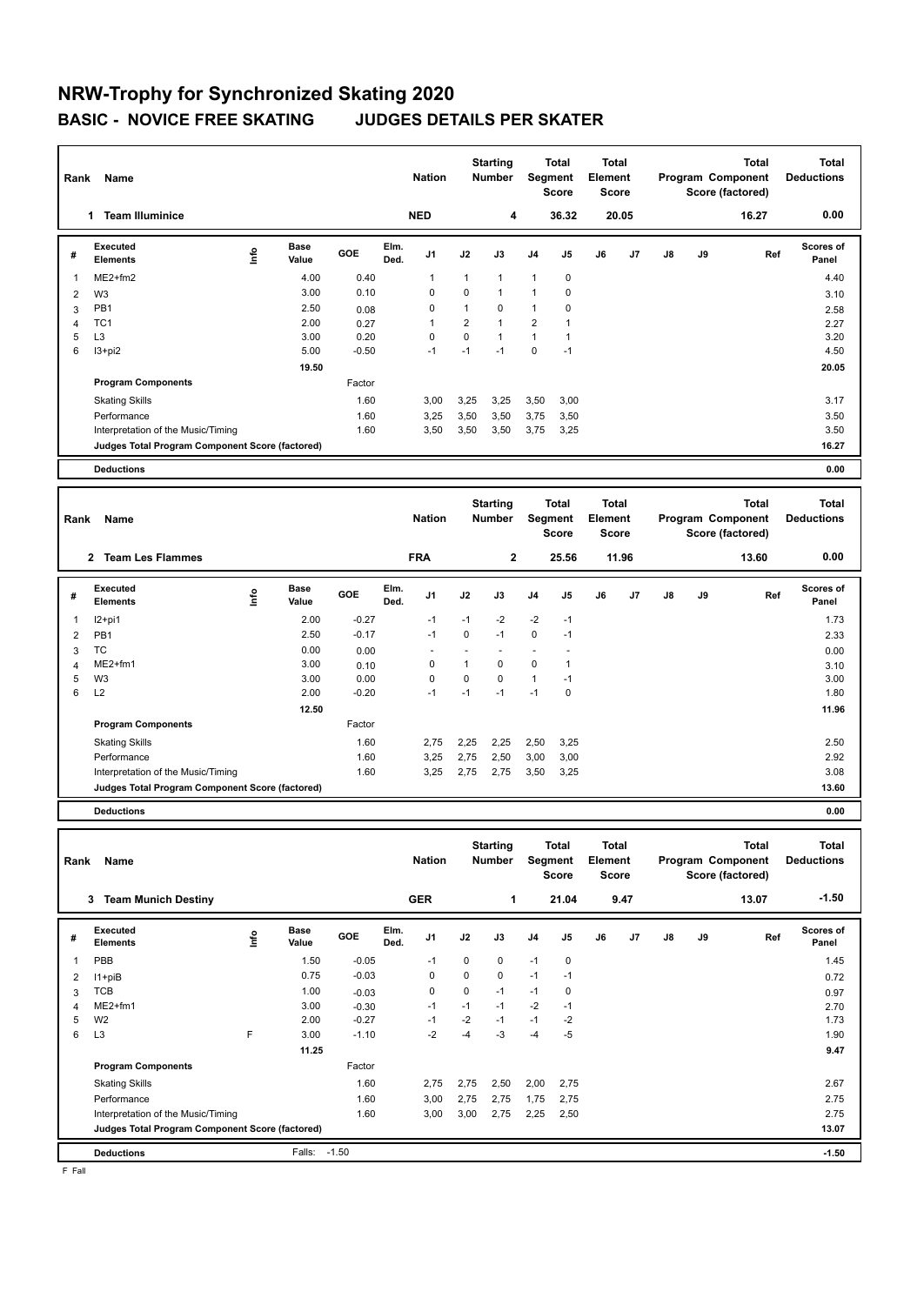## **NRW-Trophy for Synchronized Skating 2020 BASIC - NOVICE FREE SKATING JUDGES DETAILS PER SKATER**

| Rank           | Name                                            |    |                      | <b>Nation</b> |              |                | <b>Starting</b><br><b>Number</b> |             | Total<br>Segment<br><b>Score</b> |                | Total<br>Element<br><b>Score</b> |                |    | <b>Total</b><br>Program Component<br>Score (factored) | Total<br><b>Deductions</b> |                           |
|----------------|-------------------------------------------------|----|----------------------|---------------|--------------|----------------|----------------------------------|-------------|----------------------------------|----------------|----------------------------------|----------------|----|-------------------------------------------------------|----------------------------|---------------------------|
|                | 4 Team Novia                                    |    |                      |               |              | <b>BEL</b>     |                                  | 7           |                                  | 20.20          |                                  | 9.09           |    |                                                       | 11.61                      | $-0.50$                   |
| #              | Executed<br><b>Elements</b>                     | ۴ů | <b>Base</b><br>Value | <b>GOE</b>    | Elm.<br>Ded. | J <sub>1</sub> | J2                               | J3          | J <sub>4</sub>                   | J <sub>5</sub> | J6                               | J <sub>7</sub> | J8 | J9                                                    | Ref                        | <b>Scores of</b><br>Panel |
| -1             | $12+piB$                                        |    | 1.25                 | $-0.08$       |              | $\mathbf 0$    | $\Omega$                         | $\Omega$    | $-2$                             | $-2$           |                                  |                |    |                                                       |                            | 1.17                      |
| $\overline{2}$ | L <sub>3</sub>                                  |    | 3.00                 | 0.00          |              | $\mathbf 0$    | $\mathbf{1}$                     | $\mathbf 0$ | $\mathbf 0$                      | $-1$           |                                  |                |    |                                                       |                            | 3.00                      |
| 3              | PBB                                             | F  | 1.50                 | $-0.45$       |              | $-2$           | $-3$                             | $-3$        | $-4$                             | -3             |                                  |                |    |                                                       |                            | 1.05                      |
| 4              | MEB+fmB+d3                                      |    | 1.00                 | $-0.13$       |              | $-1$           | $-1$                             | $-1$        | $-2$                             | $-2$           |                                  |                |    |                                                       |                            | 0.87                      |
| 5              | W <sub>3</sub>                                  |    | 3.00                 | 0.00          |              | $\Omega$       | $\Omega$                         | $\Omega$    | $\mathbf 0$                      | $-3$           |                                  |                |    |                                                       |                            | 3.00                      |
| 6              | <b>TC</b>                                       |    | 0.00                 | 0.00          |              |                |                                  |             |                                  |                |                                  |                |    |                                                       |                            | 0.00                      |
|                |                                                 |    | 9.75                 |               |              |                |                                  |             |                                  |                |                                  |                |    |                                                       |                            | 9.09                      |
|                | <b>Program Components</b>                       |    |                      | Factor        |              |                |                                  |             |                                  |                |                                  |                |    |                                                       |                            |                           |
|                | <b>Skating Skills</b>                           |    |                      | 1.60          |              | 3,00           | 2,50                             | 2,75        | 2,00                             | 2,00           |                                  |                |    |                                                       |                            | 2.42                      |
|                | Performance                                     |    |                      | 1.60          |              | 3,50           | 2,50                             | 2,50        | 2,25                             | 1,75           |                                  |                |    |                                                       |                            | 2.42                      |
|                | Interpretation of the Music/Timing              |    |                      | 1.60          |              | 3,25           | 2,75                             | 2,50        | 2,00                             | 2,00           |                                  |                |    |                                                       |                            | 2.42                      |
|                | Judges Total Program Component Score (factored) |    |                      |               |              |                |                                  |             |                                  |                |                                  |                |    |                                                       |                            | 11.61                     |
|                | <b>Deductions</b>                               |    | Falls:               | $-0.50$       |              |                |                                  |             |                                  |                |                                  |                |    |                                                       |                            | $-0.50$                   |

F Fall

| Rank | Name                                            |      |                      |         |              | <b>Nation</b>  |      | <b>Starting</b><br><b>Number</b> |                | Total<br>Segment<br><b>Score</b> | Total<br>Element<br><b>Score</b> |                |    |    | <b>Total</b><br>Program Component<br>Score (factored) | Total<br><b>Deductions</b> |
|------|-------------------------------------------------|------|----------------------|---------|--------------|----------------|------|----------------------------------|----------------|----------------------------------|----------------------------------|----------------|----|----|-------------------------------------------------------|----------------------------|
|      | <b>Team The Ice Cubes</b><br>5                  |      |                      |         |              | <b>BEL</b>     |      | 5                                |                | 18.83                            |                                  | 8.84           |    |    | 9.99                                                  | 0.00                       |
| #    | Executed<br><b>Elements</b>                     | ١nf٥ | <b>Base</b><br>Value | GOE     | Elm.<br>Ded. | J <sub>1</sub> | J2   | J3                               | J <sub>4</sub> | J <sub>5</sub>                   | J6                               | J <sub>7</sub> | J8 | J9 | Ref                                                   | Scores of<br>Panel         |
|      | $MEB+fmB$                                       |      | 1.00                 | $-0.13$ |              | $-1$           | $-1$ | $-2$                             | $-3$           | $-1$                             |                                  |                |    |    |                                                       | 0.87                       |
| 2    | PBB                                             |      | 1.50                 | $-0.15$ |              | $-1$           | $-1$ | $-1$                             | $-1$           | $-2$                             |                                  |                |    |    |                                                       | 1.35                       |
| 3    | W <sub>3</sub>                                  |      | 3.00                 | $-0.70$ |              | $-2$           | $-2$ | $-3$                             | $-2$           | $-3$                             |                                  |                |    |    |                                                       | 2.30                       |
| 4    | L <sub>3</sub>                                  |      | 3.00                 | $-0.20$ |              | $-1$           | $-1$ | 0                                | 0              | $-2$                             |                                  |                |    |    |                                                       | 2.80                       |
| 5    | $11 + piB$                                      |      | 0.75                 | $-0.03$ |              | 0              | 0    | 0                                | $-1$           | $-2$                             |                                  |                |    |    |                                                       | 0.72                       |
| 6    | TCB                                             |      | 1.00                 | $-0.20$ |              | $-1$           | $-2$ | $-2$                             | $-2$           | $-2$                             |                                  |                |    |    |                                                       | 0.80                       |
|      |                                                 |      | 10.25                |         |              |                |      |                                  |                |                                  |                                  |                |    |    |                                                       | 8.84                       |
|      | <b>Program Components</b>                       |      |                      | Factor  |              |                |      |                                  |                |                                  |                                  |                |    |    |                                                       |                            |
|      | <b>Skating Skills</b>                           |      |                      | 1.60    |              | 3,00           | 1,75 | 1,75                             | 2,25           | 2,25                             |                                  |                |    |    |                                                       | 2.08                       |
|      | Performance                                     |      |                      | 1.60    |              | 3,25           | 2,00 | 2,25                             | 2,00           | 2,00                             |                                  |                |    |    |                                                       | 2.08                       |
|      | Interpretation of the Music/Timing              |      |                      | 1.60    |              | 3,00           | 1,75 | 1,75                             | 2,25           | 2,25                             |                                  |                |    |    |                                                       | 2.08                       |
|      | Judges Total Program Component Score (factored) |      |                      |         |              |                |      |                                  |                |                                  |                                  |                |    |    |                                                       | 9.99                       |

**Deductions 0.00**

**Total Deductions Total Program Component Score (factored) Total Element Score Total Segment Score Starting Rank Name Nation Number # Executed Elements Base Value GOE J1 J2 J3 J4 J5 J6 J7 J8 J9 Scores of Panel** 1 2.00 -0.07 -2 0 -1 0 1 **Ref**  1.93 **Elm. Ded.**  L2 **Info 6 Team Minifl'ice GER 6 18.58 7.48 11.60 -0.50** 2 PBB 1.50 -0.15 -1 -1 -1 -1 0 1.35 3 TC 0.00 0.00 0.00 - - - - - - 0.00 0.00 4 ME1+fm1 2.00 -0.07 0 0 -2 -1 0 1.93  $5$  W2 2.00 -0.20 0 -1 -1 -1 -1 -1 -1 1.80 6 I1+piB F 0.75 -0.28 -4 -3 -2 -4 -4 0.47  **8.25 7.48 Program Components**  Skating Skills 2,75 2,00 2,50 2,75 2,00 2,50 2,75 Factor 1.60 2.75 2.00 2.00 2.50 2.75 2.42 Performance 1.60 2,75 1,75 2,25 2,50 2,75 2.50 Interpretation of the Music/Timing 1.60 2,75 2,00 1,50 2,25 2,75 2.33 2.33 **Deductions** Falls: -0.50 **-0.50 Judges Total Program Component Score (factored) 11.60**

F Fall